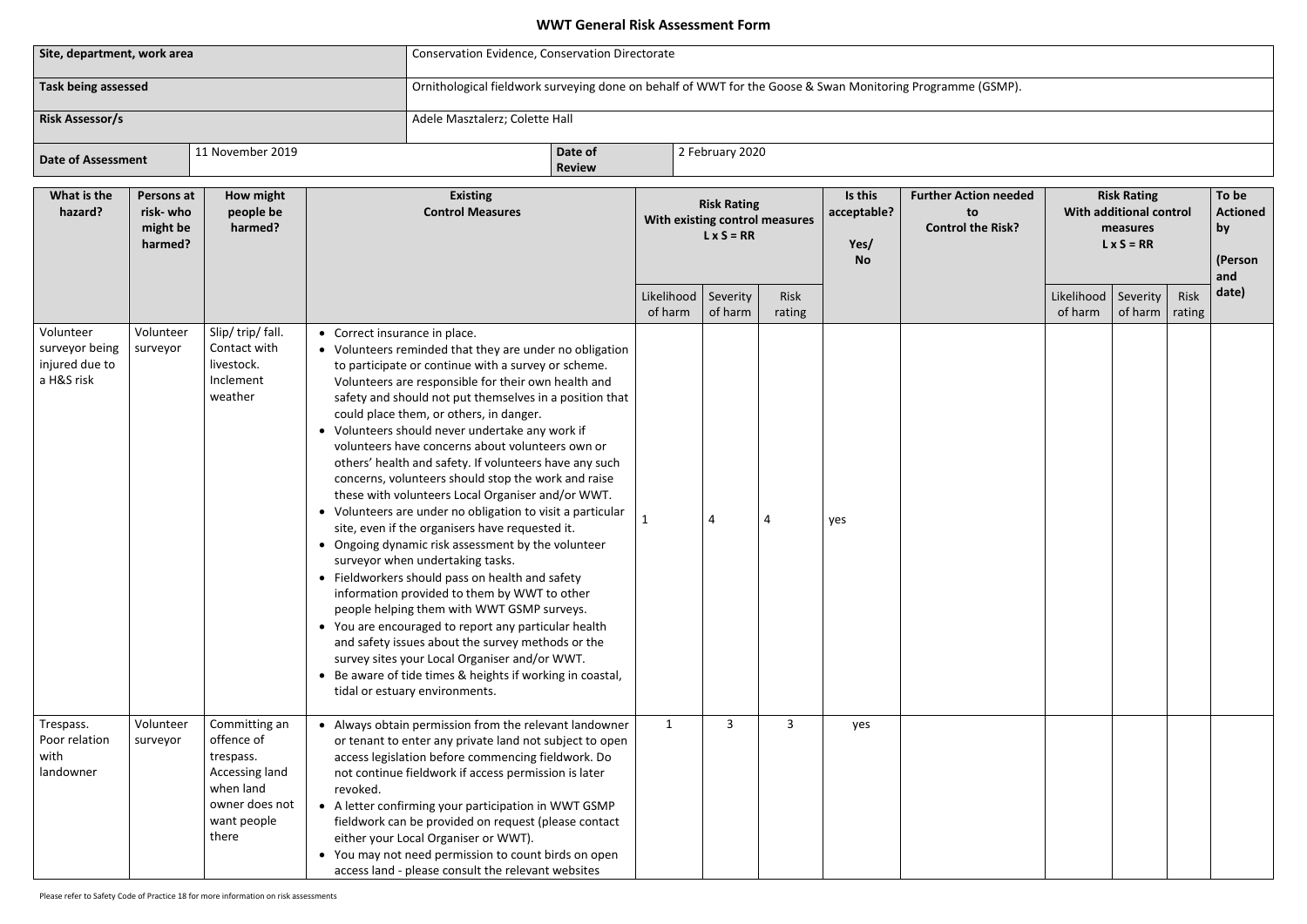| What is the<br>hazard?                       | Persons at<br>risk- who<br>might be<br>harmed? | How might<br>people be<br>harmed?                                                                                                          | <b>Existing</b><br><b>Control Measures</b>                                                                                                                                                                                                                                                                                                                                                                                                                                                                                                                                                                                                                                                                                                                                                              |                | <b>Risk Rating</b><br>With existing control measures<br>$L \times S = RR$ |                | Is this<br>acceptable?<br>Yes/<br><b>No</b> | <b>Further Action needed</b><br>to<br><b>Control the Risk?</b>                                                                  | <b>Risk Rating</b><br>With additional control<br>measures<br>$L \times S = RR$ |  | To be<br><b>Actioned</b><br>by<br>(Person<br>and |
|----------------------------------------------|------------------------------------------------|--------------------------------------------------------------------------------------------------------------------------------------------|---------------------------------------------------------------------------------------------------------------------------------------------------------------------------------------------------------------------------------------------------------------------------------------------------------------------------------------------------------------------------------------------------------------------------------------------------------------------------------------------------------------------------------------------------------------------------------------------------------------------------------------------------------------------------------------------------------------------------------------------------------------------------------------------------------|----------------|---------------------------------------------------------------------------|----------------|---------------------------------------------|---------------------------------------------------------------------------------------------------------------------------------|--------------------------------------------------------------------------------|--|--------------------------------------------------|
|                                              |                                                |                                                                                                                                            | suggested in the further information section below.<br>• Please abide by The Countryside Code and the Scottish<br>Outdoor Access Code.<br>• Take care to park sensibly, preferably off-road, and do<br>not block entrances                                                                                                                                                                                                                                                                                                                                                                                                                                                                                                                                                                              |                |                                                                           |                |                                             |                                                                                                                                 |                                                                                |  |                                                  |
| Injury/ ill<br>health when<br>lone working   | Volunteer<br>surveyor                          | Result of an<br>accident more<br>serious as the<br>person is on<br>their own, with<br>no immediate<br>back up/ first aid                   | Mobile telephones<br>• It is advisable to carry a mobile phone, which may be<br>useful in case of an emergency. Please note that<br>mobile phone may not work in some remote areas and<br>are only of any use if you are conscious and capable of<br>operating them.<br>Working in remote areas<br>• If going to a remote place, always leave a note of your<br>whereabouts with a responsible person. This should<br>include: date and time of departure, method of travel<br>to and around the site, proposed itinerary, expected<br>time of leaving the site and return to base, and vehicle<br>identification details. The person to whom these<br>details are given should be told whom to contact if you<br>do not return and at what time to raise the alarm. If<br>possible, do not work alone. | $\mathbf{1}$   | 3                                                                         | $\overline{3}$ | yes                                         | The Hollie Guard app is a<br>free lone worker app if<br>volunteer surveyors<br>want to download it.<br>https://hollieguard.com/ |                                                                                |  |                                                  |
| Exposure to<br>inclement<br>weather          | Volunteer<br>surveyor                          | Hypothermia<br>Discomfort                                                                                                                  | • If working in mountains, moorlands or unpredictable<br>and extreme environments, it is appropriate to wear<br>footwear with good ankle support and to carry warm<br>and waterproof clothing. Carry a map and compass<br>and know how to use them. Carry a whistle,<br>waterproof watch and where appropriate, a survival<br>bag with extra high-energy food supplies.<br>• Avoid or abandon outdoor activities in bad weather.                                                                                                                                                                                                                                                                                                                                                                        | $\mathbf{1}$   | 4                                                                         |                | yes                                         |                                                                                                                                 |                                                                                |  |                                                  |
| Volunteering at<br>night                     | Volunteer<br>surveyor                          | Less vision<br>means less likely<br>to see things like<br>trip or water<br>hazards, if an<br>accident occurs,<br>less likely to be<br>seen | Fieldwork at night or in the evening<br>• When working into the hours of darkness, carry a<br>torch and spare batteries.<br>• Where appropriate, inform local police and other<br>locals of your intended area of operations.<br>• Be extra vigilant at night and wear something bright or<br>reflective when walking on roads.<br>• If possible, do not work alone.<br>• Wear appropriate clothing and shoes.                                                                                                                                                                                                                                                                                                                                                                                          | $\overline{2}$ | 3                                                                         | 6              | yes                                         |                                                                                                                                 |                                                                                |  |                                                  |
| Contact with<br>wild animals<br>livestock or | Volunteer<br>surveyor                          | Injury caused by<br>machinery, wild<br>animals or                                                                                          | Take special care when entering areas with livestock,<br>especially cattle, rams and horses.<br>• Do not enter fields containing bulls and be especially                                                                                                                                                                                                                                                                                                                                                                                                                                                                                                                                                                                                                                                | $\mathbf{1}$   | 5 <sup>1</sup>                                                            | 5              | yes                                         |                                                                                                                                 |                                                                                |  |                                                  |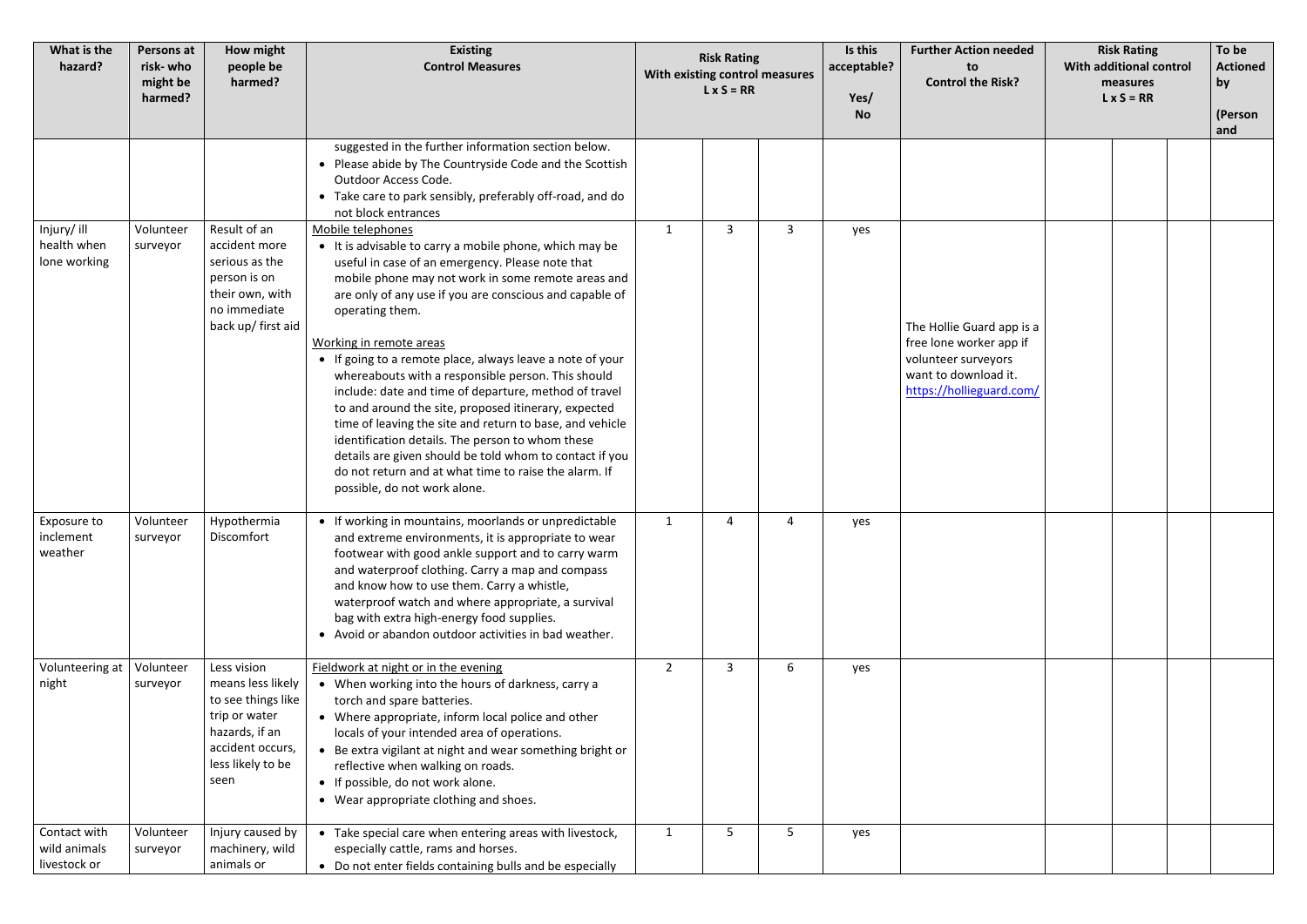| What is the<br>hazard?                 | Persons at<br>risk- who<br>might be<br>harmed? | How might<br>people be<br>harmed?                                         | <b>Existing</b><br><b>Control Measures</b>                                                                                                                                                                                                                                                                                                                                                                                                                                                                                                                                                                                                                                                                                                                                                                                                                                                                                                                                                                                                                                                                                                                                                                                                    | <b>Risk Rating</b><br>With existing control measures<br>$L \times S = RR$ | Is this<br>acceptable?<br>Yes/<br><b>No</b> | <b>Further Action needed</b><br>to<br><b>Control the Risk?</b>                                                                  | <b>Risk Rating</b><br>With additional control<br>measures<br>$L \times S = RR$ |  |  | To be<br><b>Actioned</b><br>$ $ by<br>(Person<br>and |
|----------------------------------------|------------------------------------------------|---------------------------------------------------------------------------|-----------------------------------------------------------------------------------------------------------------------------------------------------------------------------------------------------------------------------------------------------------------------------------------------------------------------------------------------------------------------------------------------------------------------------------------------------------------------------------------------------------------------------------------------------------------------------------------------------------------------------------------------------------------------------------------------------------------------------------------------------------------------------------------------------------------------------------------------------------------------------------------------------------------------------------------------------------------------------------------------------------------------------------------------------------------------------------------------------------------------------------------------------------------------------------------------------------------------------------------------|---------------------------------------------------------------------------|---------------------------------------------|---------------------------------------------------------------------------------------------------------------------------------|--------------------------------------------------------------------------------|--|--|------------------------------------------------------|
| agricultural/<br>forestry<br>machinery |                                                | livestock                                                                 | cautious with farm dogs.<br>• Rutting deer can also be aggressive in the autumn.<br>• Avoid undertaking fieldwork in close proximity to<br>working agricultural machinery or forestry operations.<br>• Adhere to any signage or instruction by the land<br>owner.                                                                                                                                                                                                                                                                                                                                                                                                                                                                                                                                                                                                                                                                                                                                                                                                                                                                                                                                                                             |                                                                           |                                             |                                                                                                                                 |                                                                                |  |  |                                                      |
| Uneven<br>terrain. Water<br>bodies     | Volunteer<br>surveyor                          | Slip/trip fall<br>including into<br>water                                 | • Take special care when carrying out fieldwork along<br>watercourses, cliff edges, or in areas that contain<br>boggy ground, reedbeds or loose rocks.<br>• Avoid working in these areas at night and try to avoid<br>lone working.<br>• Wear brightly coloured clothing when carrying out<br>fieldwork along busy roads.<br>• Do not cross potentially hazardous sites, such as<br>quarries, ravines and railway lines, and do not attempt<br>to climb steep slopes, walls or fences.<br>• Please heed warning signs and do not enter private<br>(non-access) land that has been deliberately<br>obstructed by fencing or barbed wire.<br>• Intertidal areas, including open mudflats and<br>saltmarshes, are potentially very hazardous. You<br>should be particularly careful if you need to go below<br>the high water mark; check high tide times & tide<br>height before commencing fieldwork, and allow ample<br>time to leave the intertidal area. Remember that tides<br>can come in very quickly and that distances can be<br>deceptive on wide, open tidal flats. Small tidal creeks<br>or flows can rapidly deepen on an incoming tide, thus<br>cutting off an apparently safe retreat.<br>• Wear appropriate clothing and shoes. | $\mathbf{1}$<br>$\overline{4}$<br>$\overline{4}$                          | yes                                         |                                                                                                                                 |                                                                                |  |  |                                                      |
| Aggression<br>from another<br>person   | Volunteer<br>surveyor                          | Verbal or<br>physical<br>aggression<br>towards a<br>volunteer<br>surveyor | • Consider your personal safety when conducting<br>fieldwork within the vicinity of known or likely trouble<br>spots.<br>• Avoid confrontation with landowners, land workers or<br>members of the public.<br>• Consider the privacy of residents when performing<br>early-morning survey work in residential areas.<br>• Carry some form of identification to confirm the<br>activities you are undertaking (please contact either<br>your Local Organiser or WWT).<br>• If you have any concerns about your personal safety,<br>cease fieldwork immediately.                                                                                                                                                                                                                                                                                                                                                                                                                                                                                                                                                                                                                                                                                 | 3<br>3<br>1                                                               | yes                                         | The Hollie Guard app is a<br>free lone worker app if<br>Volunteer surveyors<br>want to download it.<br>https://hollieguard.com/ |                                                                                |  |  |                                                      |
| Zoonotic<br>disease                    | Volunteer<br>surveyor                          | Exposure to a<br>zoonotic disease<br>causes illness                       | <b>Diseases</b><br>• Take hand sanitiser and wipes with you if you have no<br>access to handwashing facilities.                                                                                                                                                                                                                                                                                                                                                                                                                                                                                                                                                                                                                                                                                                                                                                                                                                                                                                                                                                                                                                                                                                                               | $\mathbf{1}$<br>Δ<br>Δ                                                    | yes                                         | See zoonosis card below                                                                                                         |                                                                                |  |  |                                                      |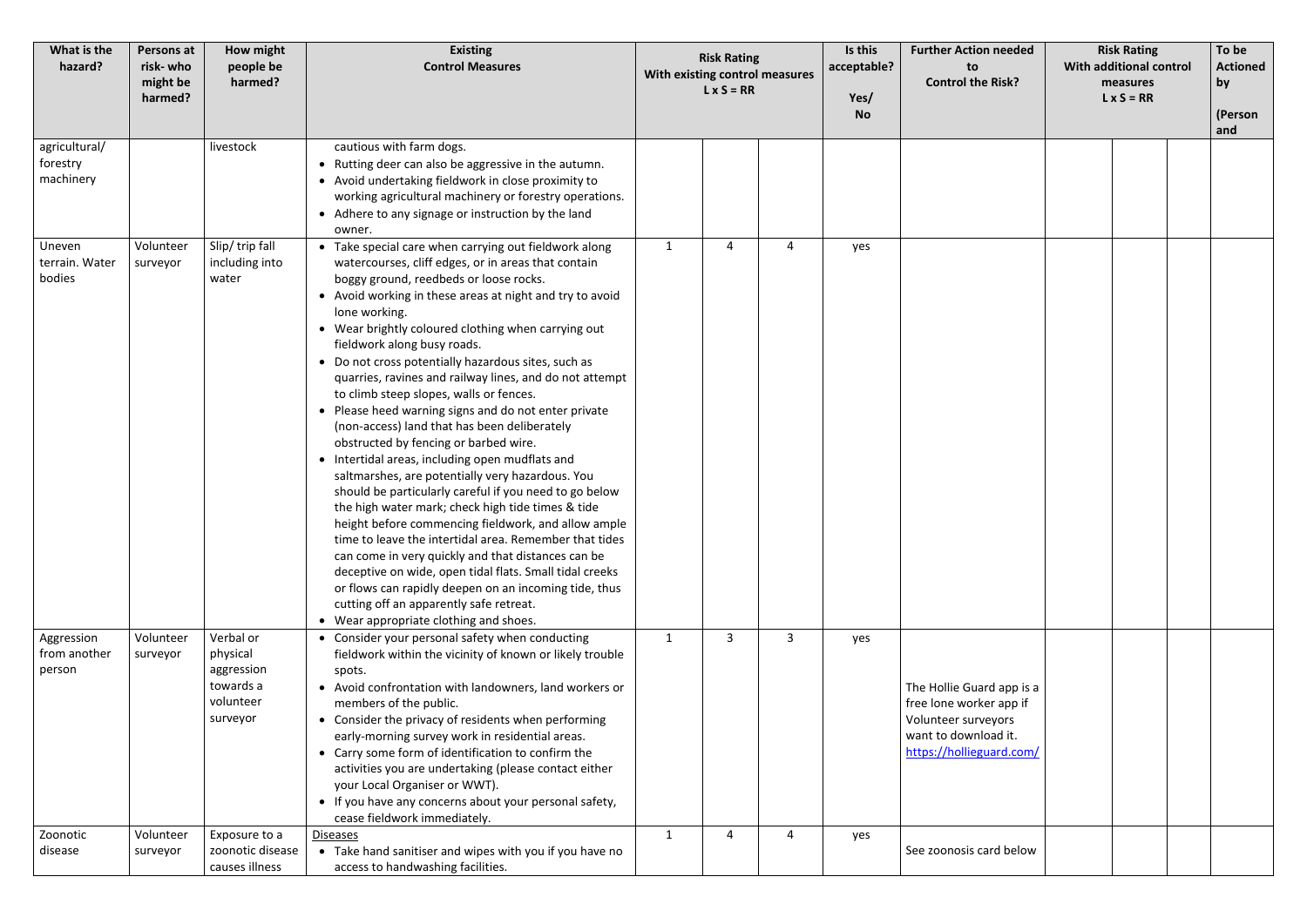| What is the<br>hazard?                               | Persons at<br>risk- who<br>might be<br>harmed? | How might<br>people be<br>harmed?                                        | <b>Existing</b><br><b>Control Measures</b>                                                                                                                                                                                                                                                                                                                                                                                                                                                                                                                                                                                                                                                                                                                                                                                                                                                                                                                                                                                                                                                                                                                                                                                                                                                                                                                                                                                                                                                                                                                                                                                                                                                       | <b>Risk Rating</b><br>With existing control measures<br>$L \times S = RR$ |   | Is this<br>acceptable?<br>Yes/<br><b>No</b> | <b>Further Action needed</b><br>to<br><b>Control the Risk?</b> | <b>Risk Rating</b><br>With additional control<br>measures<br>$L \times S = RR$ | To be<br><b>Actioned</b><br>by<br>(Person<br>and |
|------------------------------------------------------|------------------------------------------------|--------------------------------------------------------------------------|--------------------------------------------------------------------------------------------------------------------------------------------------------------------------------------------------------------------------------------------------------------------------------------------------------------------------------------------------------------------------------------------------------------------------------------------------------------------------------------------------------------------------------------------------------------------------------------------------------------------------------------------------------------------------------------------------------------------------------------------------------------------------------------------------------------------------------------------------------------------------------------------------------------------------------------------------------------------------------------------------------------------------------------------------------------------------------------------------------------------------------------------------------------------------------------------------------------------------------------------------------------------------------------------------------------------------------------------------------------------------------------------------------------------------------------------------------------------------------------------------------------------------------------------------------------------------------------------------------------------------------------------------------------------------------------------------|---------------------------------------------------------------------------|---|---------------------------------------------|----------------------------------------------------------------|--------------------------------------------------------------------------------|--------------------------------------------------|
|                                                      |                                                |                                                                          | • Fieldworkers may be exposed to disease during survey<br>work. If a disease is suspected (usually flu like<br>symptoms), then it is important to inform your doctor<br>that you may have been exposed to diseases<br>associated with outdoor activities.<br>• Typical diseases that may be encountered are:<br>Tetanus may result from the infection of even<br>$\circ$<br>minor wounds and scratches with Clostridium<br>tetani, a common micro-organism in soil.<br>Leptospirosis (Weil's disease) that can be fatal if left<br>$\circ$<br>untreated. The organism is carried by rats and<br>excreted in their urine, and persists in water such<br>as in puddles and slow-moving rivers in rat-infested<br>places. Thus visits to the nests of rat-eating species<br>or places where rats might occur may pose a risk.<br>o Lyme disease, a bacterial disease transmitted by<br>animal ticks associated with rank vegetation, which<br>leads to severe symptoms if left untreated. A<br>variety of animals act as hosts for the bacteria,<br>including domestic mammals, wild mammals and<br>birds.<br>Avian Influenza. Although low chance of getting ill,<br>$\circ$<br>please do not handle any dead birds you see.<br>Minimising the risk of such diseases requires<br>$\circ$<br>straightforward actions; for example, immunisation<br>against Tetanus and during fieldwork, cover cuts<br>and abrasions with a waterproof dressing. Remove<br>ticks from the skin as soon as possible, wear light-<br>coloured clothing so that ticks are visible, tuck<br>trouser bottoms into socks so that ticks cannot<br>attach or climb up the leg, and make regular checks<br>of skin and hair. |                                                                           |   |                                             |                                                                |                                                                                |                                                  |
| Safeguarding<br>children and<br>vulnerable<br>adults | Volunteer<br>surveyor<br>who is<br>under 18    | Harm or<br>exploitation of<br>the under 18<br>year old                   | • All volunteers must inform WWT if they are under 18<br>years of age. Parents or guardians of the under-18 will<br>be asked to sign a 'Parental Consent Form' stating that<br>they agree to their child undertaking the activities and<br>have made them aware of the associated risks. To<br>obtain a copy of the Parental Consent Form, contact<br>WWT.                                                                                                                                                                                                                                                                                                                                                                                                                                                                                                                                                                                                                                                                                                                                                                                                                                                                                                                                                                                                                                                                                                                                                                                                                                                                                                                                       | $\mathbf{3}$<br>$\mathbf{1}$                                              | 3 | yes                                         |                                                                |                                                                                |                                                  |
| Covid 19                                             | Volunteer<br>surveyor                          | Exposure to<br>Covid 19 causes<br>illness or they<br>are<br>asymptomatic | • Volunteer surveyors should NOT undertake surveying<br>if they are experiencing Covid symptoms or are self<br>isolating.<br>• Volunteer surveyors should make themselves aware of<br>all relevant government law and guidance, particularly                                                                                                                                                                                                                                                                                                                                                                                                                                                                                                                                                                                                                                                                                                                                                                                                                                                                                                                                                                                                                                                                                                                                                                                                                                                                                                                                                                                                                                                     | $\mathbf{1}$<br>4                                                         | 4 | yes                                         |                                                                |                                                                                |                                                  |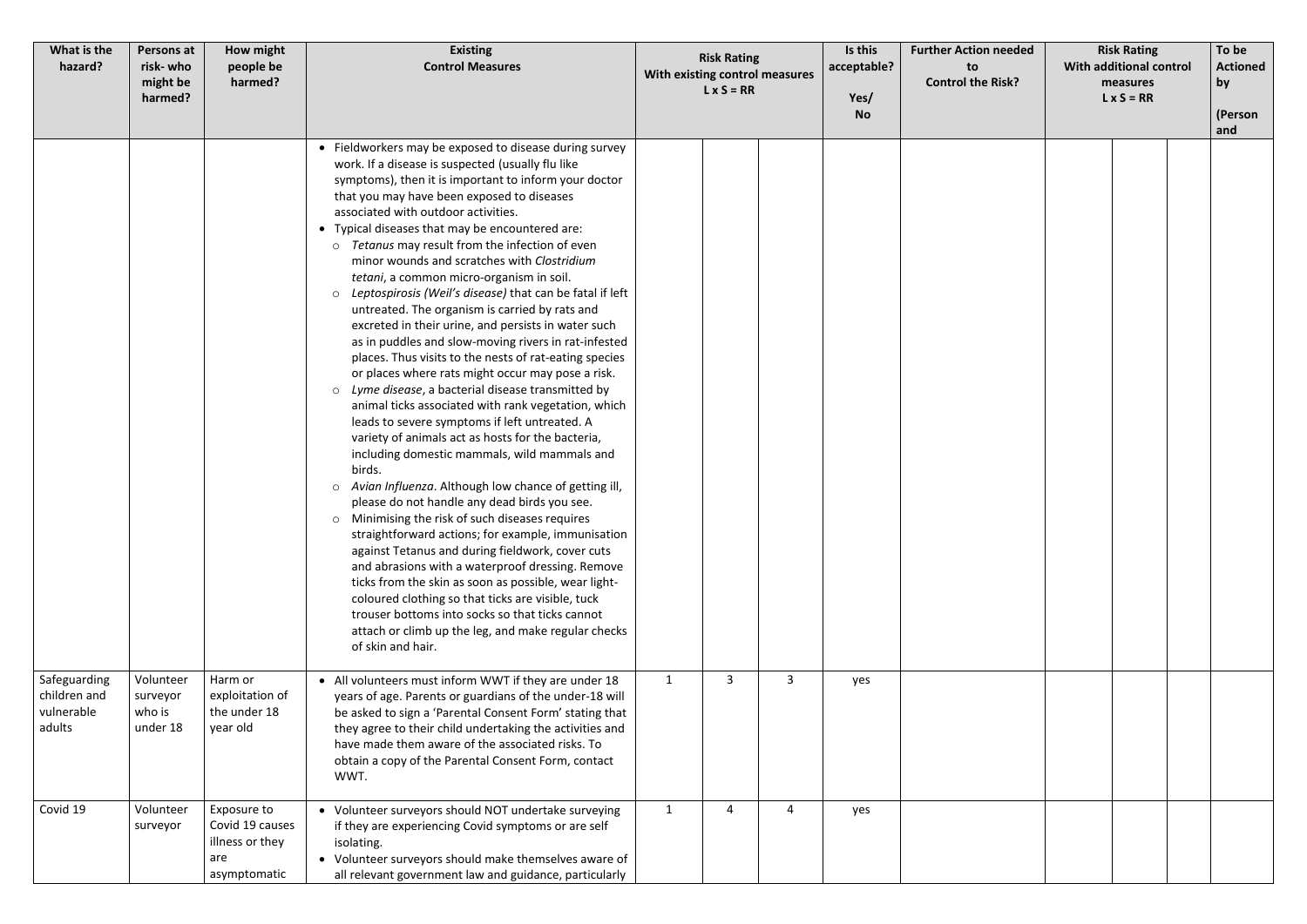| What is the<br>hazard? | Persons at<br>risk- who<br>might be<br>harmed? | How might<br>people be<br>harmed?                   | <b>Existing</b><br><b>Control Measures</b>                                                                                                                                                                                                                                                                                                                                                                                                                                                                                                                                            | <b>Risk Rating</b><br>With existing control measures<br>$L \times S = RR$ | Is this<br>acceptable?<br>Yes/<br><b>No</b> | <b>Further Action needed</b><br>to<br><b>Control the Risk?</b> | <b>Risk Rating</b><br>With additional control<br>measures<br>$L \times S = RR$ |  | To be<br><b>Actioned</b><br>  by<br>(Person<br>and |
|------------------------|------------------------------------------------|-----------------------------------------------------|---------------------------------------------------------------------------------------------------------------------------------------------------------------------------------------------------------------------------------------------------------------------------------------------------------------------------------------------------------------------------------------------------------------------------------------------------------------------------------------------------------------------------------------------------------------------------------------|---------------------------------------------------------------------------|---------------------------------------------|----------------------------------------------------------------|--------------------------------------------------------------------------------|--|----------------------------------------------------|
|                        |                                                | and pass it on to<br>a more<br>vulnerable<br>person | around-travel, meeting people from outside your<br>household, wearing face coverings, hand hygiene and<br>social distancing. Ensure that you take wipes and hand<br>sanitiser with you, this is particularly important when<br>you have no access to hand washing facilities.<br>• Volunteer surveyors should make themselves aware of<br>the guidance around who is classified as vulnerable or<br>extremely clinically vulnerable.<br>• If a landowner is shielding or self isolating, they may<br>post signage or divert paths away from their<br>farmhouse, please respect these. |                                                                           |                                             |                                                                |                                                                                |  |                                                    |

# **WWT RISK SCORING MATRIX**

|                       |                                         |                    |                         | Likelihood of Accident/Incident occurring |                 |                |             |                |  |  |  |  |
|-----------------------|-----------------------------------------|--------------------|-------------------------|-------------------------------------------|-----------------|----------------|-------------|----------------|--|--|--|--|
|                       | <b>Consequence of Accident/Incident</b> |                    |                         | Extremely<br>Unlikely                     | <b>Unlikely</b> | Possible       | Very Likely | Almost Certain |  |  |  |  |
| <b>Equip/Property</b> | <b>Injury</b>                           | <b>Disease</b>     |                         | $\mathbf{1}$                              | $2^{\circ}$     | 3 <sup>1</sup> | 4           | 5              |  |  |  |  |
| Insignificant         | Insignificant                           | Insignificant      |                         |                                           |                 |                |             |                |  |  |  |  |
| Damage, no            | No lost time                            | Not applicable     | $\mathbf{1}$            | 1                                         | $\overline{2}$  | 3.             | 4           | 5              |  |  |  |  |
| rework                |                                         |                    |                         |                                           |                 |                |             |                |  |  |  |  |
| Minor                 | Minor                                   | Minor              |                         |                                           |                 |                |             |                |  |  |  |  |
| Damage requiring      | Injury with up to                       | $Non - Disabling$  | $\overline{2}$          | $\overline{2}$                            | 4               | 6              | 8           | 10             |  |  |  |  |
| rework $<$ 2 hrs      | 3/7 days lost time                      |                    |                         |                                           |                 |                |             |                |  |  |  |  |
| Moderate              | Moderate                                | Moderate           |                         |                                           |                 |                |             |                |  |  |  |  |
| Damage requiring      | Over 7 days lost                        | Disabling, but fit | $\overline{\mathbf{3}}$ | 3 <sup>1</sup>                            | 6               | 9              | 12          | 15             |  |  |  |  |
| rework>2hrs           | time                                    | for normal duties  |                         |                                           |                 |                |             |                |  |  |  |  |
| Major                 | Major                                   | Major              |                         |                                           |                 |                |             |                |  |  |  |  |
| Damage requiring      | Long term                               | Disabling, Unfit   | $\overline{\mathbf{4}}$ | 4                                         | 8               | 12             | 16          | 20             |  |  |  |  |
| rework > 8hrs         | absence                                 | for normal duties  |                         |                                           |                 |                |             |                |  |  |  |  |
| Catastrophic          | Catastrophic                            | Catastrophic       |                         |                                           |                 |                |             |                |  |  |  |  |
| Scrap of Eqpt/        | Death                                   | Death              |                         |                                           |                 |                |             |                |  |  |  |  |
| plant                 |                                         | attributable to    | 5 <sup>1</sup>          | 5                                         | 10              | 15             | 20          | 25             |  |  |  |  |
|                       |                                         | disease            |                         |                                           |                 |                |             |                |  |  |  |  |
|                       |                                         |                    |                         |                                           |                 |                |             |                |  |  |  |  |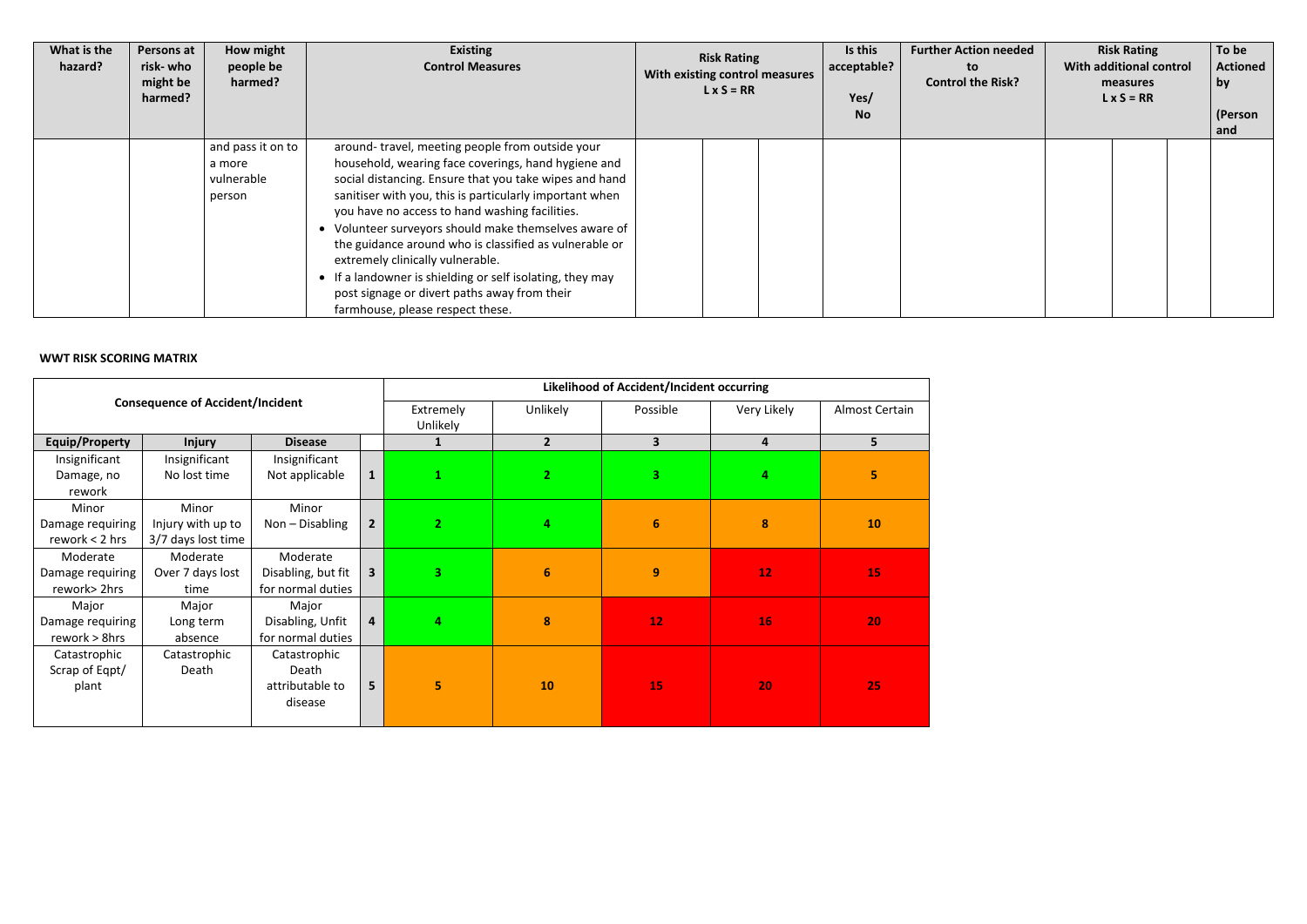### **Contact at WWT**

GSMP Team (Colette Hall – GSMP Project manager; Kane Brides – GSMP Network Coordinator)

- E: [monitoring@wwt.org.uk](mailto:monitoring@wwt.org.uk)
- T: 01453 891900 (main reception)

### **Further information**

UK

- Rights of way and accessing land:<https://www.gov.uk/right-of-way-open-access-land>
- Countryside code:<https://www.gov.uk/government/publications/the-countryside-code>

England and Wales

- Occupiers' Liability Act 1957: <http://www.legislation.gov.uk/ukpga/Eliz2/5-6/31/introduction>
- Countryside and Rights of Way Act (CRoW) 2000:<http://www.legislation.gov.uk/ukpga/2000/37/contents>

## England

- Rights of way and accessing land:<https://www.gov.uk/right-of-way-open-access-land/use-your-right-to-roam>
- Open access land:<http://www.openaccess.naturalengland.org.uk/wps/portal/oasys/maps/MapSearch>

### Wales

- Open access land: [https://naturalresources.wales/days-out/recreation-and-access-policy-advice-and-guidance/managing-access/open-access](https://naturalresources.wales/days-out/recreation-and-access-policy-advice-and-guidance/managing-access/open-access-land/?lang=en)[land/?lang=en](https://naturalresources.wales/days-out/recreation-and-access-policy-advice-and-guidance/managing-access/open-access-land/?lang=en)
- Open access land maps:<https://naturalresourceswales.gov.uk/evidence-and-data/maps/open-access-land-maps/?lang=en>

## Scotland

- Occupiers' Liability (Scotland) Act 1960: <http://www.legislation.gov.uk/ukpga/Eliz2/8-9/30/contents>
- A Brief Guide to Occupiers' Legal Liabilities in Scotland in relation to Public Outdoor Access: [https://www.outdooraccess-scotland.scot/brief-guide](https://www.outdooraccess-scotland.scot/brief-guide-occupiers-legal-liabilities-scotland-relation-public-outdoor-access)[occupiers-legal-liabilities-scotland-relation-public-outdoor-access](https://www.outdooraccess-scotland.scot/brief-guide-occupiers-legal-liabilities-scotland-relation-public-outdoor-access)
- Outdoor access Scotland:<http://www.outdooraccess-scotland.com/>
- Scottish Rights of Way:<https://www.scotways.com/>

## Isle of Man

• Public rights of way:<https://www.gov.im/categories/travel-traffic-and-motoring/public-rights-of-way/>

## Northern Ireland

- The Occupiers' Liability (Northern Ireland) Order 1987: <http://www.legislation.gov.uk/nisi/1987/1280/contents>
- The Countryside Code:<https://www.nidirect.gov.uk/articles/countryside-code>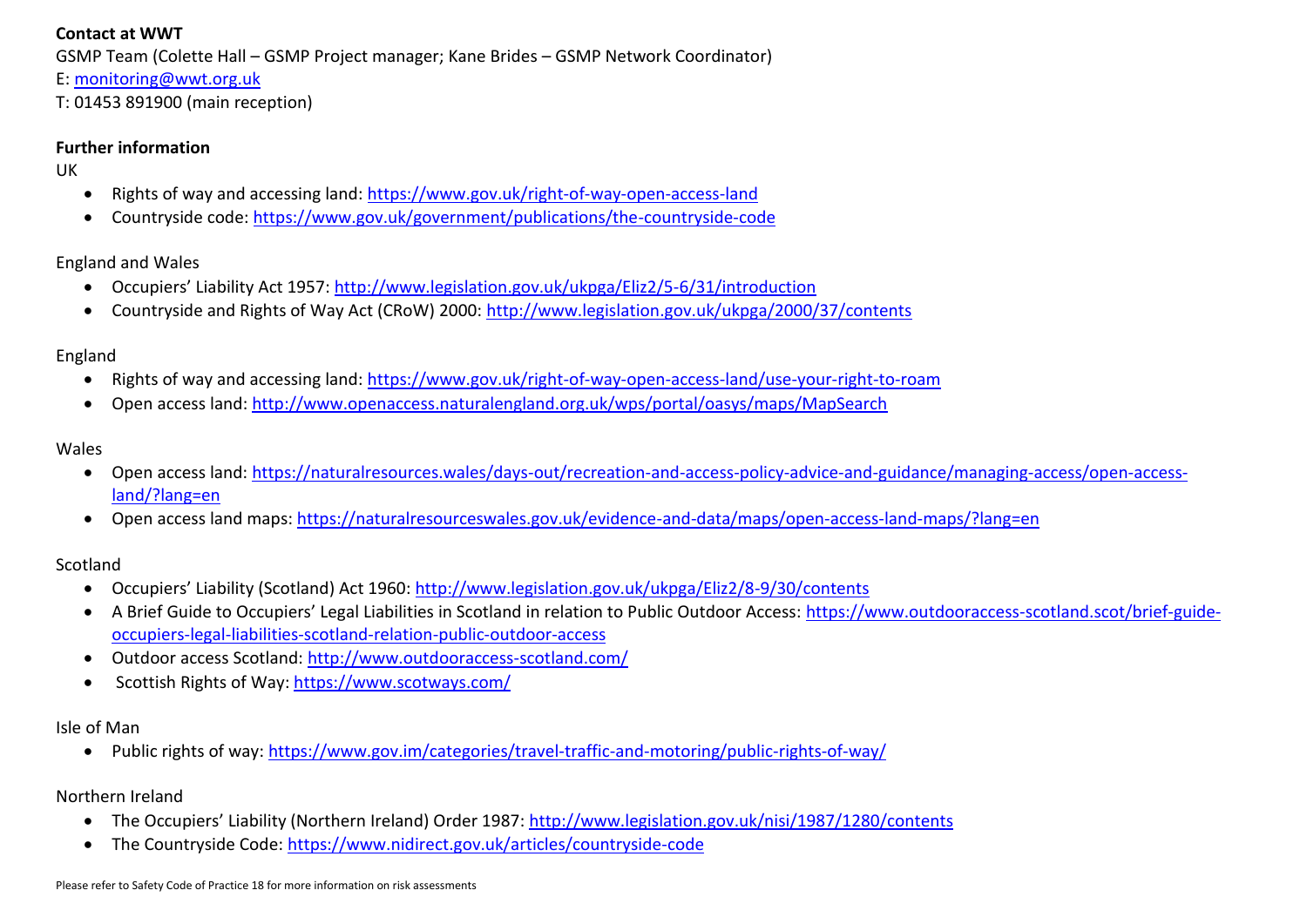Republic of Ireland

- Occupiers' Liability Act, 1995:<http://www.irishstatutebook.ie/eli/1995/act/10/enacted/en/html>
- The Access to the Countryside (Northern Ireland) Order 1983:<http://www.legislation.gov.uk/nisi/1983/1895>
- Public rights of way:<https://www.nidirect.gov.uk/articles/public-rights-way>